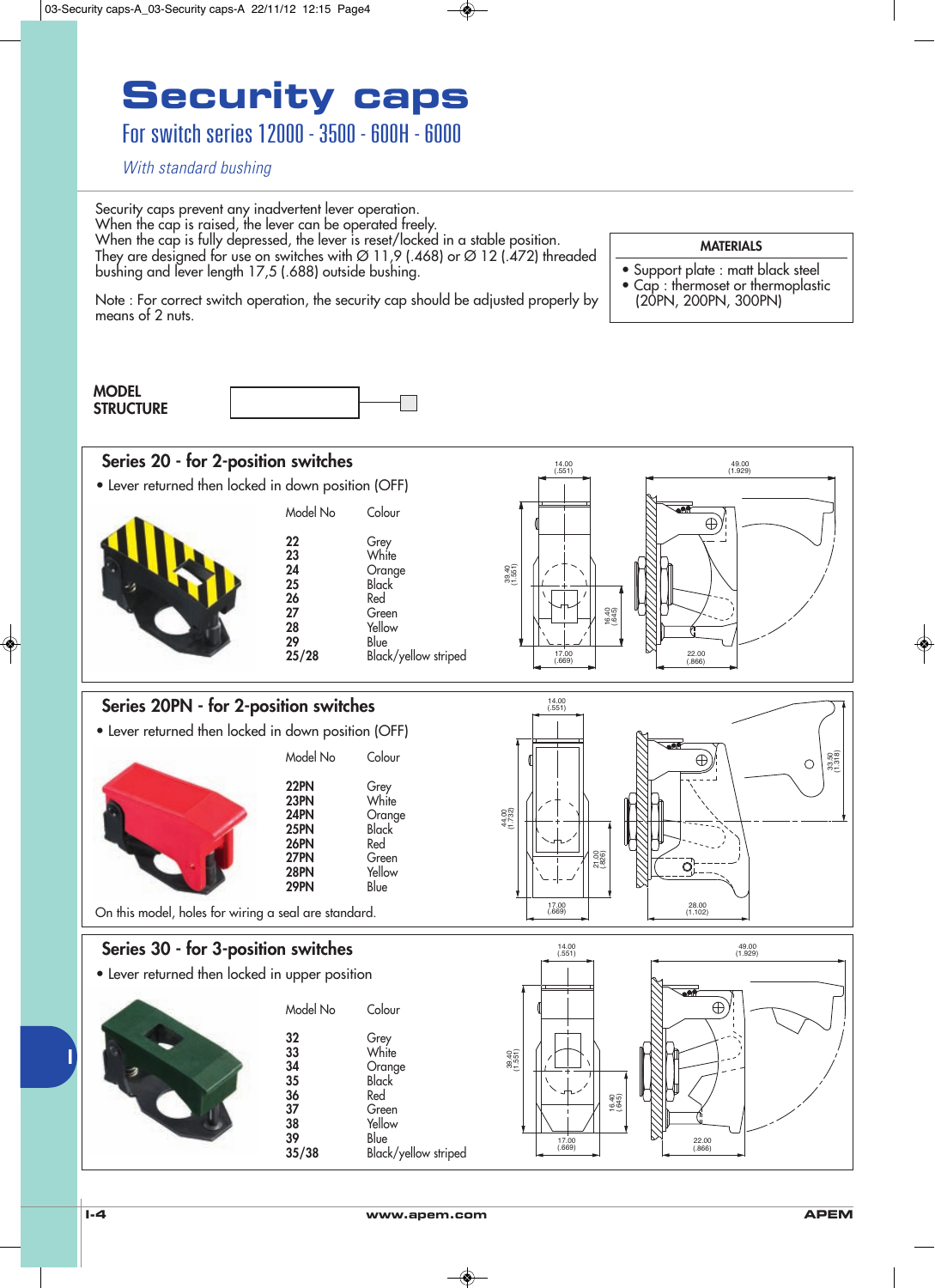### For switch series 12000 - 3500 - 600H - 6000

With standard bushing

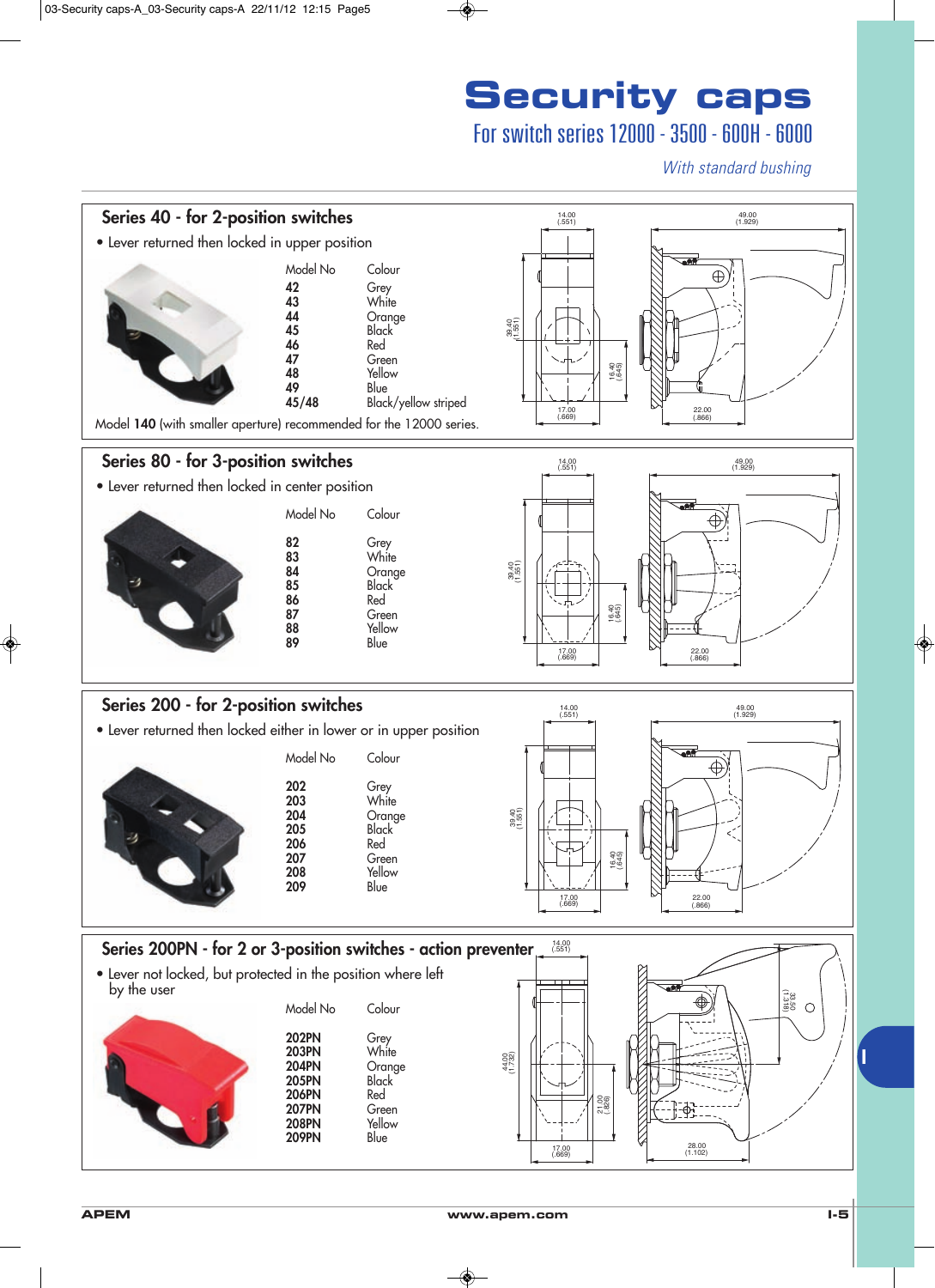### For switch series 12000 - 3500 - 600H - 6000

With flatted bushing

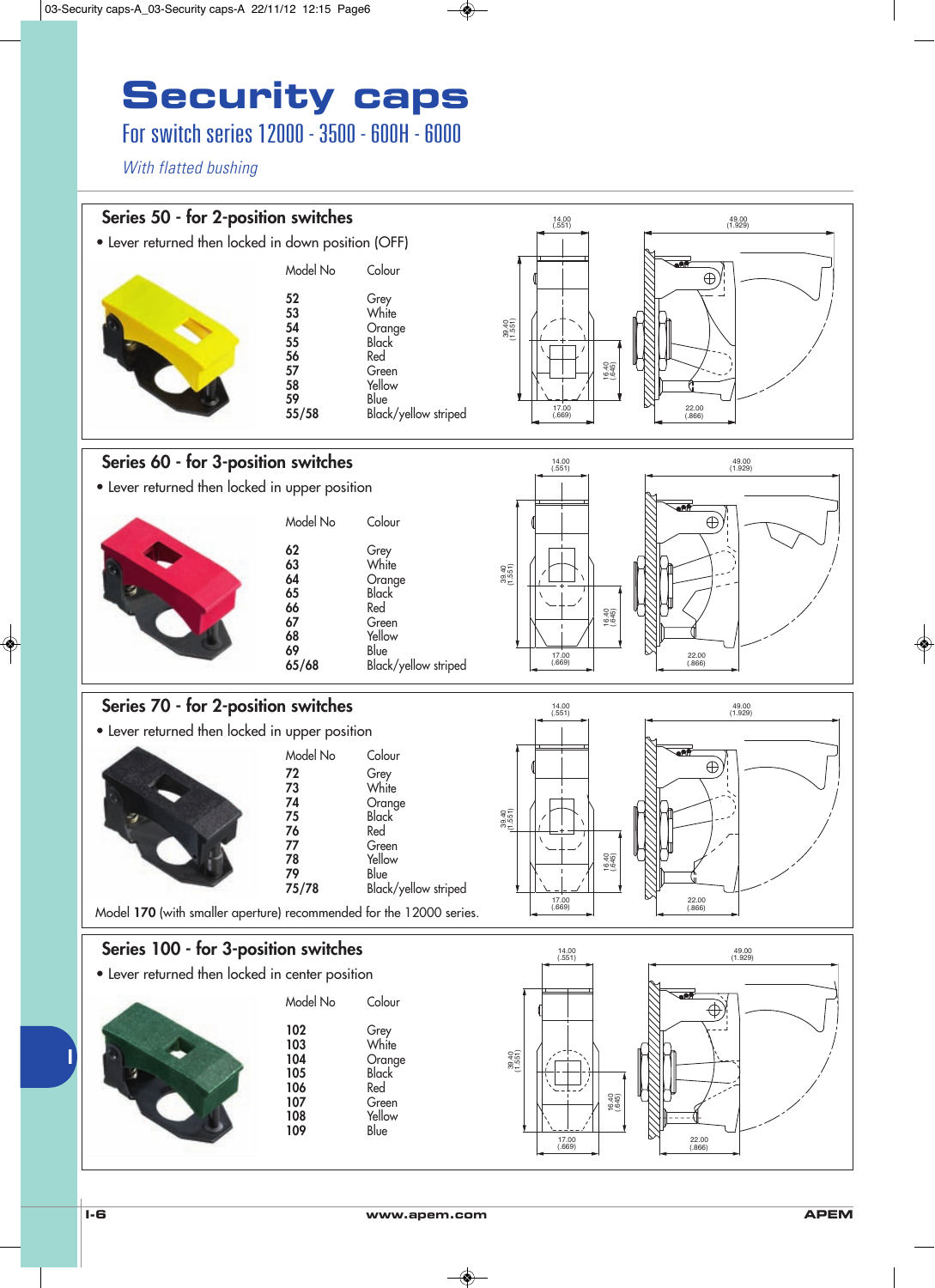## For switch series 12000 - 3500 - 600H - 6000

With flatted bushing



#### **OPTIONS**



P Holes for wiring a seal

Cap engraving available : consult factory.

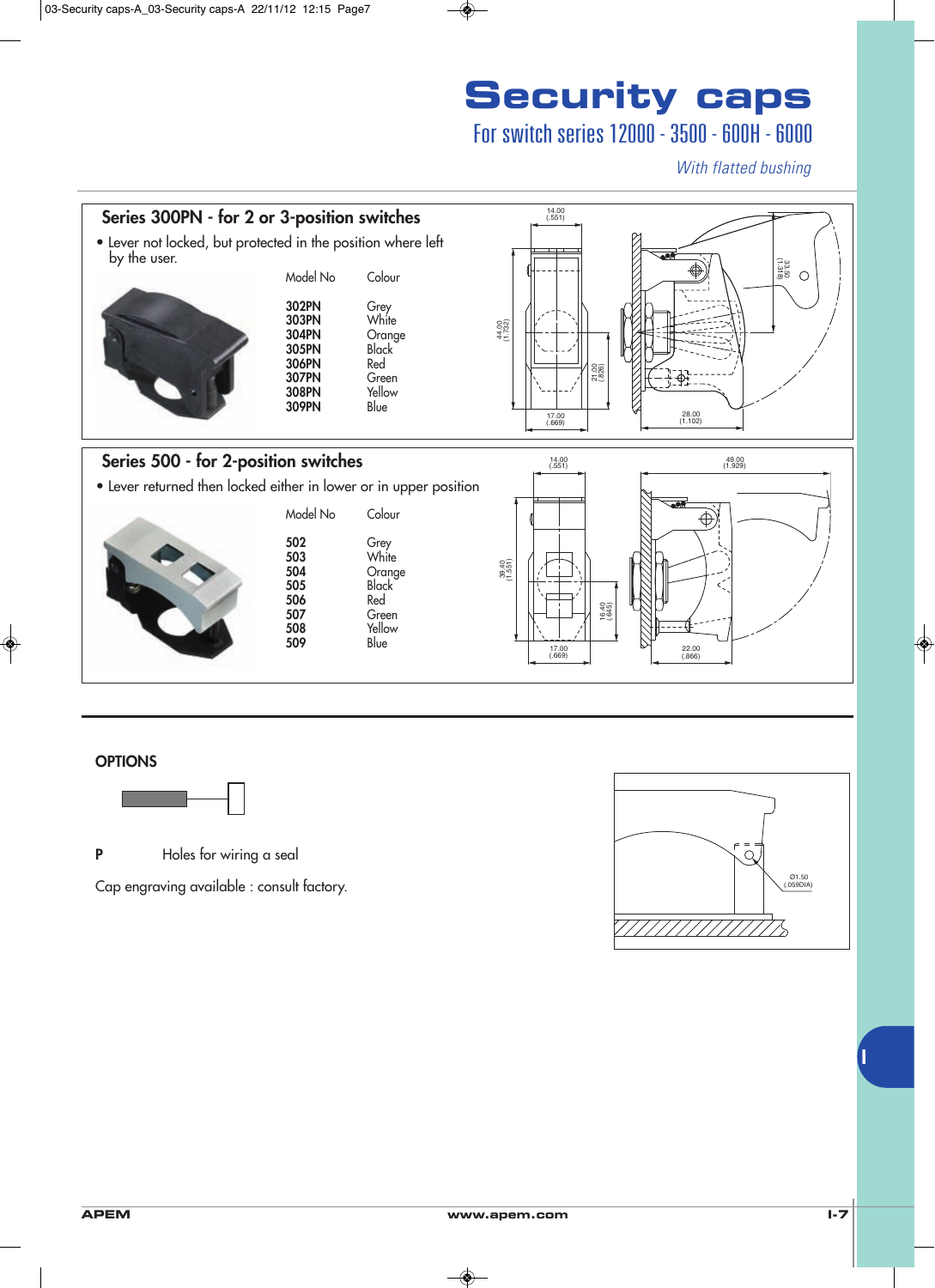### For switch series 3500 - 600H - 6000

With standard or flatted bushing

### Series 90

27.00 (1.062) • Lever locked in center position 18.00 12.00 (.708) (.472)  $\bigoplus$ 13.00 (.512) 22.00 (.866) *Ø*0.80<br>*LO31DIA* Plate features holes for wiring a seal.

To build a part number, select desired option from each category here below.

#### BUSHING SHAPES



#### For standard products









#### For other products



#### SECURITY CAP SHAPE



Locks in center position

position

Prevents up position





Locks in up position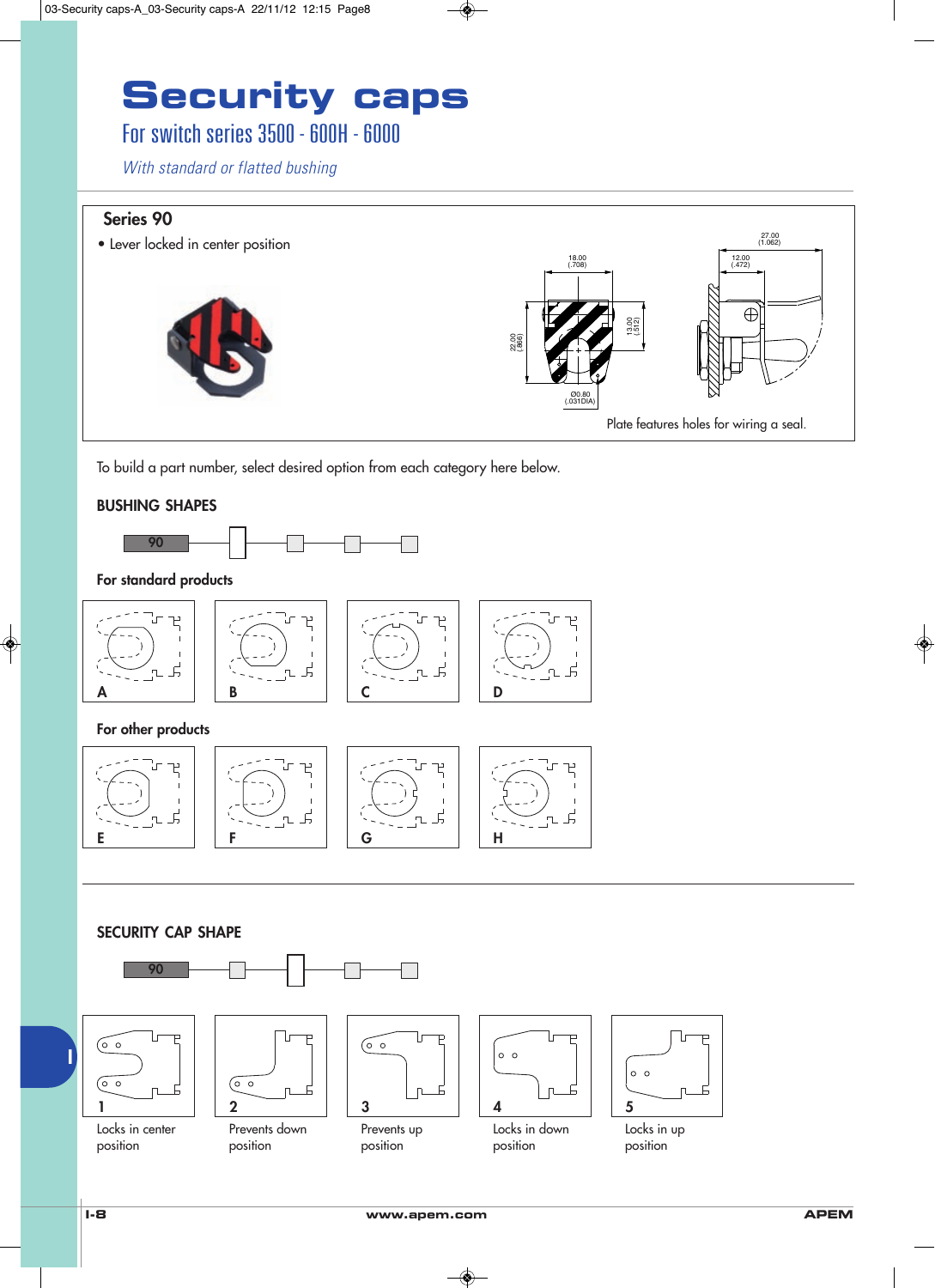## For switch series 3500 - 600H - 6000 (continued) - For pushbutton series 13000